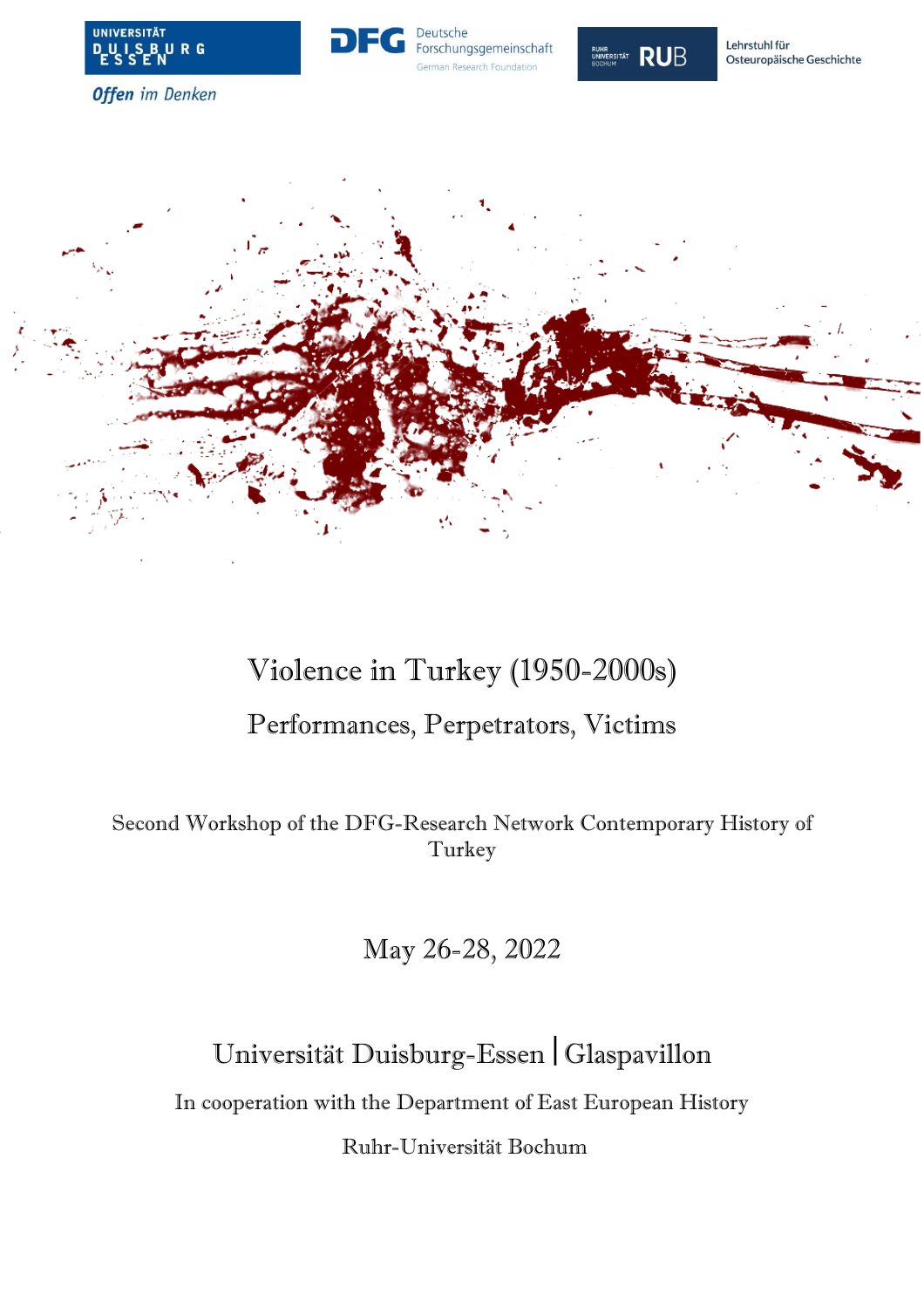## Violence in Turkey (1950s–2000s)

### Performances, Perpetrators, Victims

# Second Workshop of the DFG-Research Network Contemporary History of **Turkey**

#### **PROGRAM**

#### **Thursday, May 26, 2022**

16:45–17:00 Welcome and Opening Remarks: Berna Pekesen (Essen)

17:00– 18:30 Book presentation: Jenny B. White (Stockholm): Turkish Kaleidoscope: Fractured Lives in a Time of Violence Moderator: Büşra Arı (Bochum)

#### 18:30 Reception

**Venue**: Zentrum für Türkeistudien und Integrationsforschung (Altendorferstr. 3; 45127 Essen)

| <b>Friday, May 27, 2022</b> |                                                                                                                           |  |
|-----------------------------|---------------------------------------------------------------------------------------------------------------------------|--|
| $09:15 - 12:15$             | Panel 1: Interactions of Left and Right Violence<br>Moderator: Caner Tekin (Bochum)                                       |  |
| 09:30 - 09:55               | Alp Yenen (Leiden): Violence and Transgressive Politics in the Turkish<br>"Civil War" in the 1970s (via zoom)             |  |
| $09:55 - 10:20$             | Ayhan Işık (Rotterdam): Paramilitarization of state violence in Turkey<br>since the 1990s                                 |  |
| 10:20                       | Coffee break                                                                                                              |  |
| 10:35-11:00                 | Berna Pekesen (Essen): Self-destructing violence among the Left: The<br>death fast struggle in Turkish prisons, 2002-2007 |  |
| 11:00-11:15                 | Comment: Hamit Bozarslan (Paris)                                                                                          |  |
| $11:15 - 12:15$             | <b>Discussion</b>                                                                                                         |  |
| 12:15                       | Lunch Break                                                                                                               |  |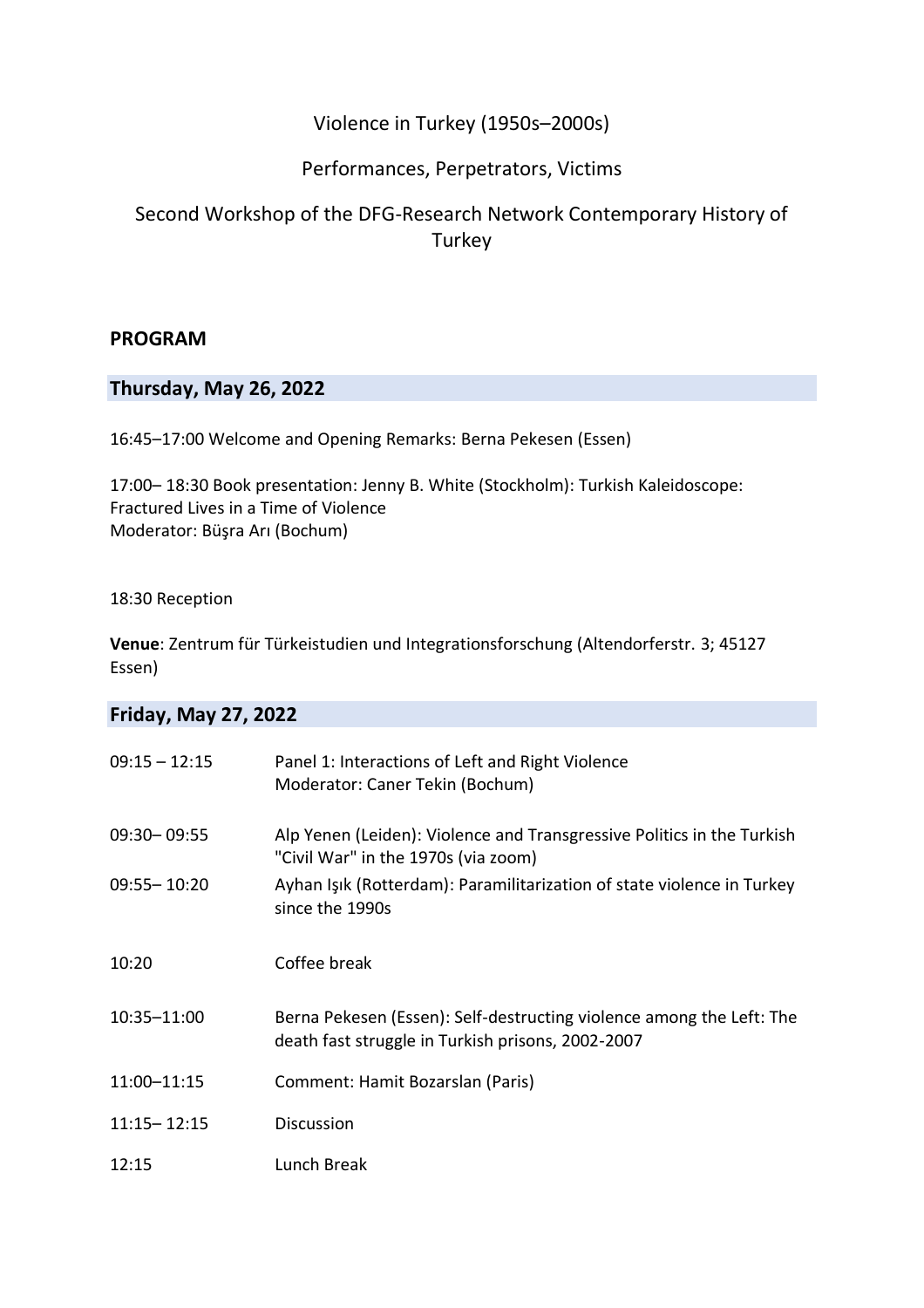| $14:00 - 17:00$    | <b>Panel 2. Perpetrators and Victims</b><br>Moderator: Léa Delmaire (Paris)                                                       |
|--------------------|-----------------------------------------------------------------------------------------------------------------------------------|
| 14:00-14:25        | Funda Hülagu (Marburg): State violence against politically active<br>women (post 1980s))                                          |
| 14:25-14:50        | Lucie Drechselová (Paris): "Gendered experiences of violence in the life<br>narratives of 68 and 78 political generations"        |
| 14:50 Coffee Break |                                                                                                                                   |
| $15:15 - 15:40$    | Zeynep Bursa (Paris): Political violence as a weapon of activism: an<br>analysis of extreme right-wing youth through trajectories |
| 15:40-15:55        | Comment: Kerem Öktem (Venice)                                                                                                     |
| 15:55-17:00        | General discussion                                                                                                                |
| 19:00              | Dinner                                                                                                                            |

# **Saturday, May 28, 2022**

| 09:30-13:00 | <b>Panel 3. Comparing violence</b><br>Moderator: Christoph Ramm (Bern)                                                                                                   |
|-------------|--------------------------------------------------------------------------------------------------------------------------------------------------------------------------|
| 09:30-09:55 | Sevil Çakır (Göttingen): Political violence as a repertoire of contention?<br>The adoption of violence by the Left in 1970s Turkey in its regional and<br>global context |
| 09:55-10:20 | Siavush Randjbar-Daemi (Oxford): Iranian left before the revolution<br>(via zoom)                                                                                        |
| 10:20       | Coffee break                                                                                                                                                             |
| 10:35-11:00 | Janis Nalbadidacis (Berlin): Challenging Dichotomies in Research about<br>Violence: Thick Descriptions in Comparative Perspective (Greece /<br>Argentinia)               |
| 11:00-11:25 | Monica Galfré (Florence): Red and black violence in Italy                                                                                                                |
| 11:25-11:40 | Comment: Christian Gerlach (Bern)                                                                                                                                        |
| 11:40-12:40 | <b>Discussion</b>                                                                                                                                                        |
| 12:40       | End of the workshop                                                                                                                                                      |